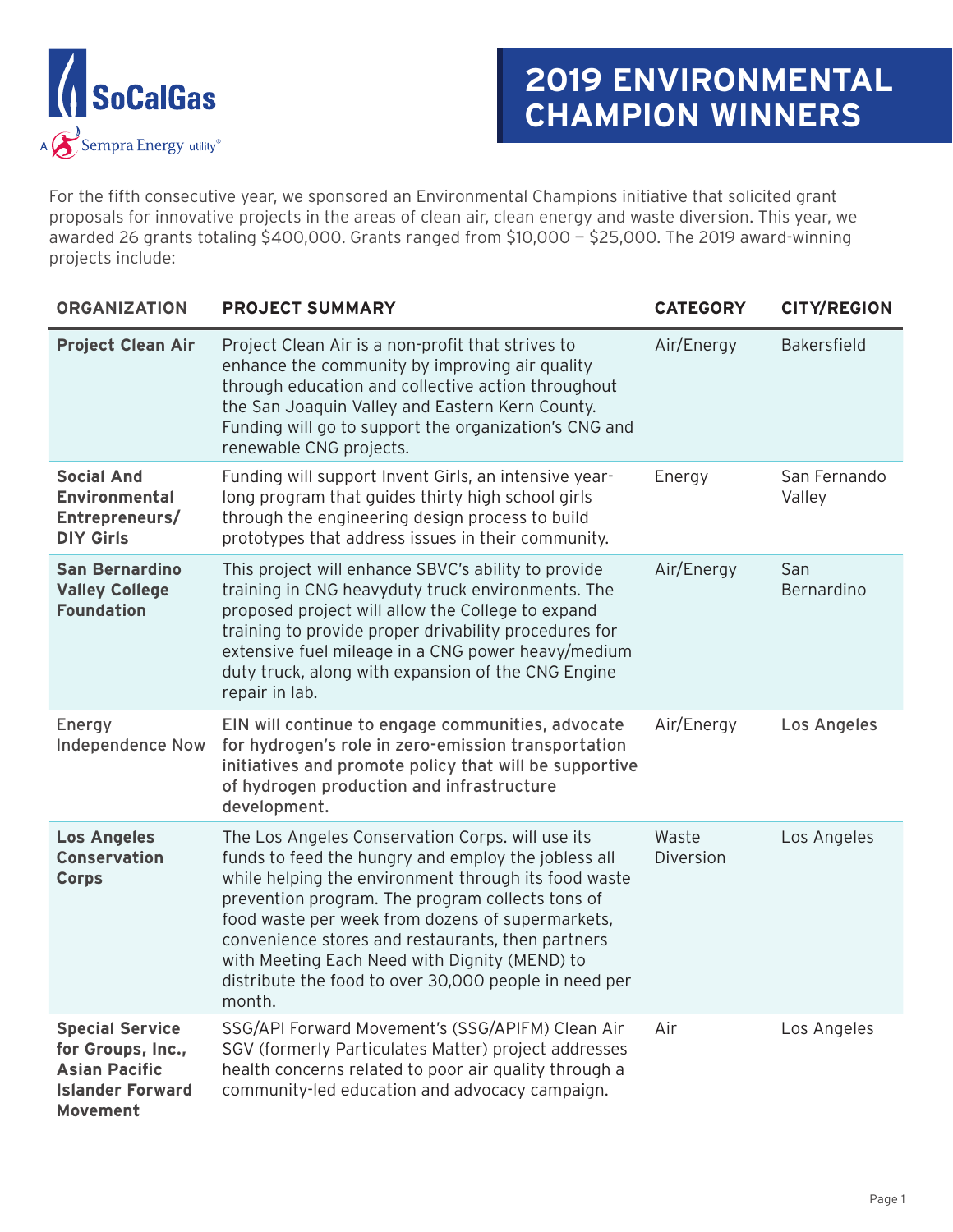| <b>South Coast</b><br><b>Botanic Garden</b><br><b>Foundation</b>                                                            | South Coast Botanic Garden's trashy past will, for<br>the first time, be shared with visitors through a new<br>and layered interpretation program. The Garden has<br>a fascinating origin story - first as an open-pit mine,<br>then a garbage landfill, later a source for natural gas,<br>and finally a public garden. Guests will learn why the<br>landfill was necessary for air pollution abatement, how<br>the landfill was engineered with natural gas diversion<br>for energy, and how we can reduce landfill volume. | Air/ Waste<br>Diversion | South Bay           |
|-----------------------------------------------------------------------------------------------------------------------------|-------------------------------------------------------------------------------------------------------------------------------------------------------------------------------------------------------------------------------------------------------------------------------------------------------------------------------------------------------------------------------------------------------------------------------------------------------------------------------------------------------------------------------|-------------------------|---------------------|
| <b>Friends Of Ballona</b><br>Wetlands                                                                                       | FBW's educational program - Explore Ballona! -<br>provides youth with handson learning that promotes<br>the development of STEAM skills; offers substantive<br>opportunities to engage in collaboration; and<br>establishes a strong basis to recognize the impact<br>they can have as environmental stewards.                                                                                                                                                                                                                | Air/Energy              | Playa del Rey       |
| <b>YMCA of</b><br><b>Metropolitan Los</b><br><b>Angeles Weingart</b><br><b>YMCA Wellness &amp;</b><br><b>Aquatic Center</b> | The Weingart YMCA Wellness and Aquatic Center<br>Youth and Government high school-aged youth will<br>research environmental topics, convene a debate, and<br>educate elected officials about efforts and legislation<br>that will use renewable natural gas that will reduce<br>and mitigate the effects of greenhouse gas emissions<br>in California.                                                                                                                                                                        | Energy                  | Los Angeles         |
| La Plaza De<br><b>Cultura Y Artes</b><br><b>Foundation</b>                                                                  | LA Plaza's Garden & Culinary Program offers<br>interdisciplinary, experiential educational<br>opportunities promoting the direct connection<br>between culturally relevant, environmental education<br>and healthy food and lifestyle choices. Students<br>K-12 participate in workshops providing hands-on<br>instruction in composing, water usage, air quality,<br>gardening, food preparation, and healthy eating.                                                                                                        | Air/Energy              | Los Angeles         |
| <b>Southeast</b><br>Community<br>Development<br>Corporation                                                                 | The Southeast LA Environmental Leadership Academy<br>will have four components that include workshops,<br>STEM Labs, Field Trips, and the annual<br>SELA STEM Fest. This program will be implemented<br>at the Bell Tech Center, Bell Gardens Tech Center, and<br>Whittier Tech Center. This project will provide<br>12 environmental focused workshops for 270 students<br>over nine months and 432 hours of instruction. Total<br>funding request is \$20,000. Total other funding<br>source is \$17,540.                   | Air/Energy              | <b>Bell Gardens</b> |
| <b>Cal Poly Pomona</b><br><b>Foundation Inc</b>                                                                             | Cal Poly Pomona's Healthy Soils & Clean Air project<br>for 2020 encourages Southern California farmers<br>and gardeners to adopt healthy soil practices and<br>improve our environment on a grass-roots level. Soil,<br>if properly managed, can trap carbon and prevent it<br>from escaping into the atmosphere.                                                                                                                                                                                                             | Energy                  | Pomona              |
| <b>North East Trees</b><br>Inc.                                                                                             | This project will plant 300 drought tolerant trees,<br>construct bio-infiltration swales, and renovate<br>a neglected park within the Ramona Gardens<br>Housing Development, one of the most polluted and<br>disadvantaged communities in California.                                                                                                                                                                                                                                                                         | Air                     | Los Angeles         |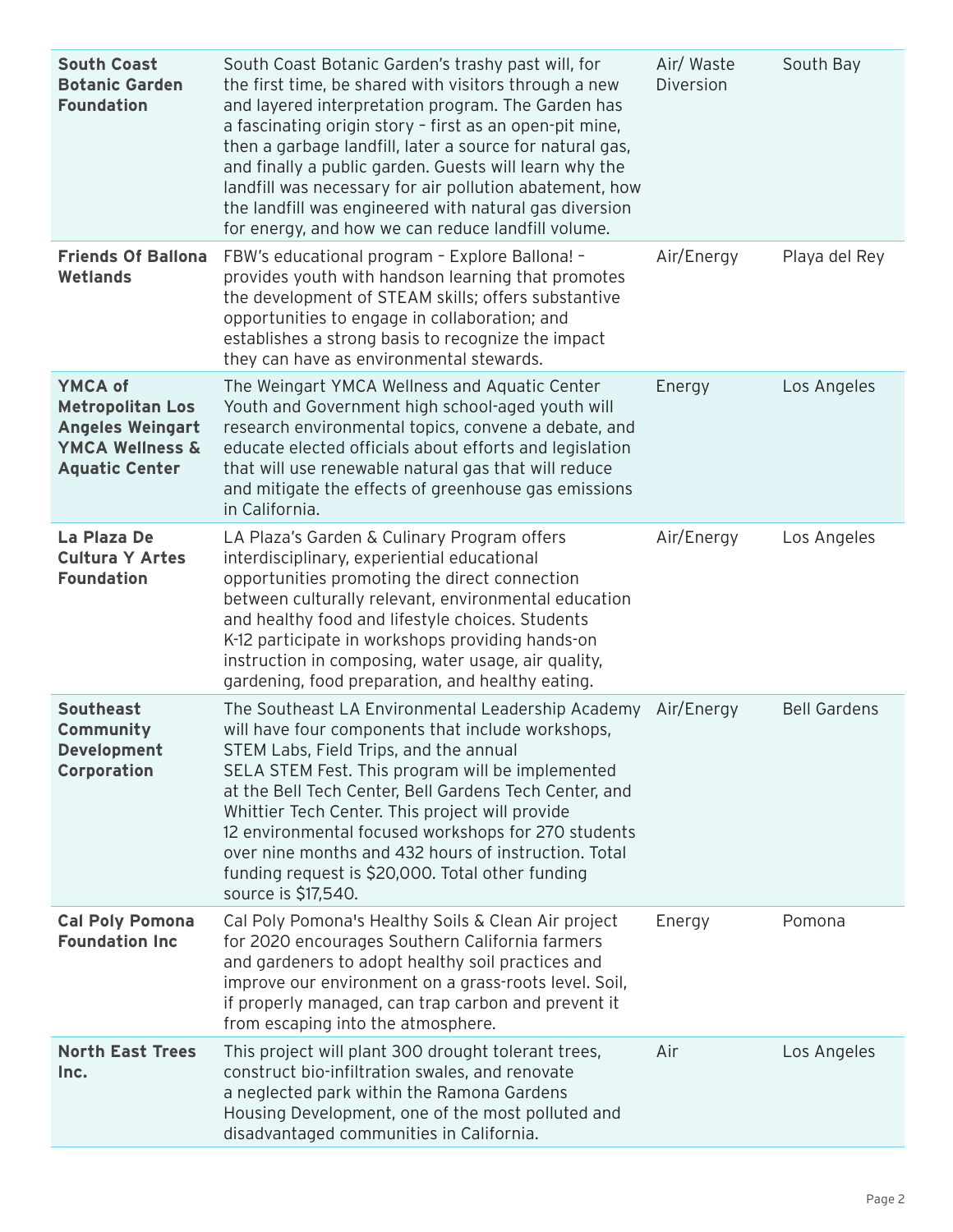| <b>Explore Ecology</b>                                                             | The Explore Ecology School Gardens Program<br>has installed and now maintains six large capacity<br>vermicomposting (worm) bins in six schools within<br>the SB Unified School District. Tons of food waste<br>are recycled into compost and are diverted from<br>the landfill, in line with the AB 1826 California bill<br>calling for major reduction in food waste. Funding<br>is requested to install large bins in two additional<br>schools during the grant period.                                                                                                                                                               | Waste<br>Diversion | Santa Barbara |
|------------------------------------------------------------------------------------|------------------------------------------------------------------------------------------------------------------------------------------------------------------------------------------------------------------------------------------------------------------------------------------------------------------------------------------------------------------------------------------------------------------------------------------------------------------------------------------------------------------------------------------------------------------------------------------------------------------------------------------|--------------------|---------------|
| <b>Cal State</b><br><b>Fullerton</b><br><b>Philanthropic</b><br><b>Foundation</b>  | The Titan Smart Tree is self-sustaining carbon<br>capturing system developed to absorb and store<br>carbon dioxide from indoor/outdoor atmospheres<br>leaving the air fresher. This system, in the form of an<br>artificial tree, monitors CO2 levels continuously and<br>absorbs excess CO2 above an acceptable level.                                                                                                                                                                                                                                                                                                                  | Air/Energy         | Orange        |
| <b>Climate Registry</b>                                                            | TCR's existing Greenhouse Gas Reporting for Small<br>Businesses project will develop GHG reporting<br>guidance and membership opportunities for small<br>businesses in Southern California. A new suite of<br>communications and outreach tools funded by<br>SoCalGas would deepen the impact of this ongoing<br>project, allowing TCR to engage a broad and diverse<br>range of small businesses in Southern California<br>around the benefits of managing energy and<br>greenhouse gas emissions.                                                                                                                                      | Air/Energy         | Los Angeles   |
| YMCA of<br>Metropolitan<br><b>Los Angeles</b><br>Westchester<br><b>Family YMCA</b> | The Westchester Family YMCA will be environmental<br>champions and stewards for youth and families in<br>surrounding communities of Westchester, Inglewood,<br>Lennox, and Loyola Village, providing uniquely<br>new STEM education to afterschool and summer<br>camp participants. The Y will educate on biogas/<br>waste/diversion through hands-on kits, to increase<br>awareness, and to collaborate with SoCalGas to<br>support increasing college and career readiness<br>in STEM, which may include: career day field trips,<br>academic day visits to partner college campuses, or<br>volunteer-led workshops and presentations. | Waste<br>Diversion | Los Angeles   |
| <b>CHOC Foundation</b>                                                             | The Breathmobile Program is Orange County's only<br>mobile asthma clinic dedicated to increased asthma<br>control for low-income children at Orange County<br>schools and community sites. The Breathmobile brings<br>a range of diagnostic services, education, evaluation,<br>and treatment to more than 300 school-aged<br>children monthly, removing barriers to consistent<br>and comprehensive asthma treatment and providing<br>continuity of care for children and their families.                                                                                                                                               | Air                | Orange        |
| <b>Amigos De Los</b><br><b>Rios</b>                                                | Project would demonstrate 'Emerald Necklace' multi-<br>objective urban greening at four eastern Los Angeles<br>County sites: two Pasadena Unified schools, one<br>Monrovia Unified School, and one South Gate regional<br>park. Tree canopy, habitat, and green infrastructure<br>provide mental health, academic performance,<br>physical education and recreation benefits.                                                                                                                                                                                                                                                            | Air                | Orange        |